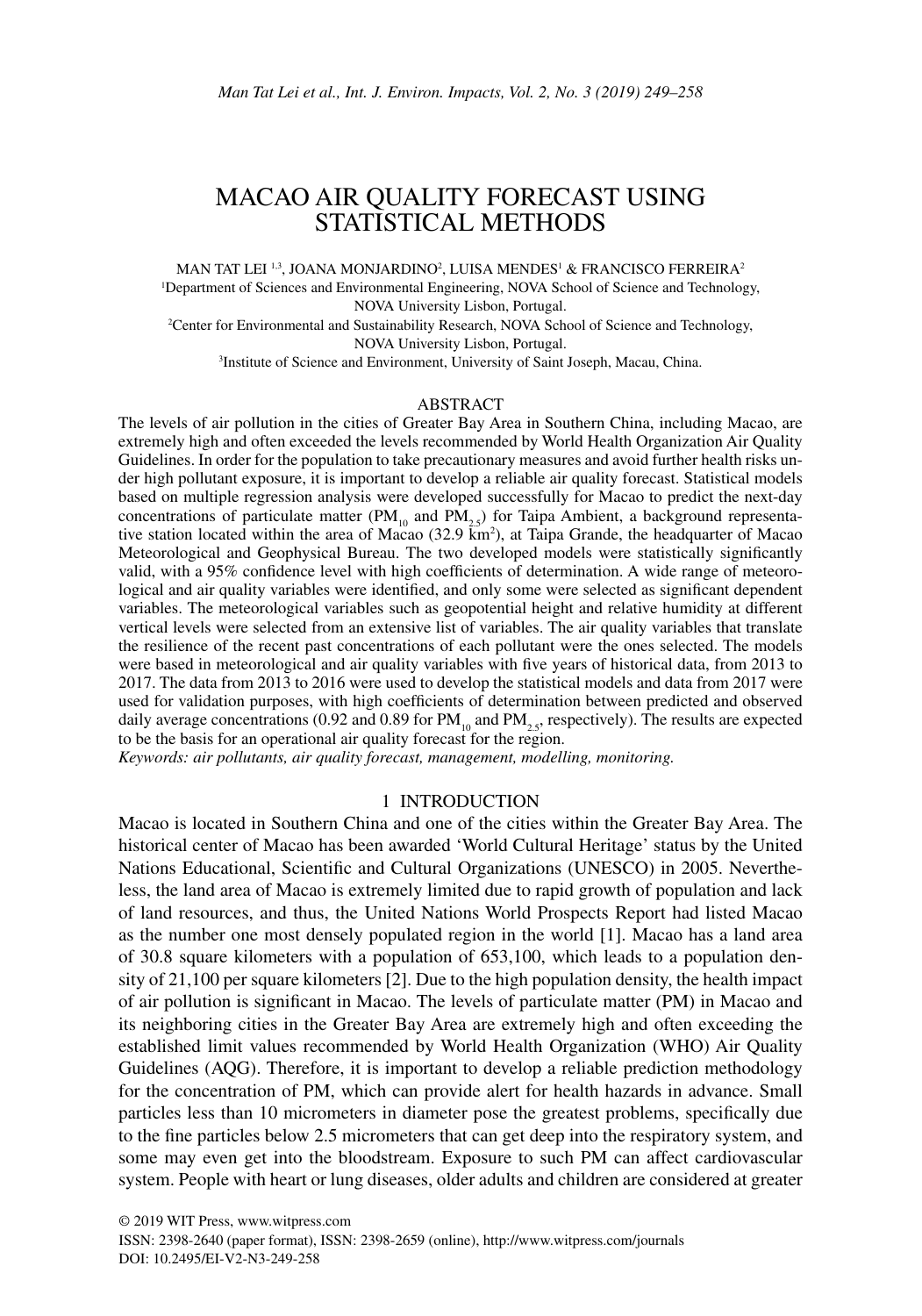| Source               |        | $PM_{10} (\mu g/m^3)$ | $PM_{2.5} (\mu g/m^3)$ |          |
|----------------------|--------|-----------------------|------------------------|----------|
|                      | 1 year | 24 hours              | 1 year                 | 24 hours |
| <b>WHO</b>           | 20     | 50                    | 10                     | 25.0     |
| European Union       | 40     | 50                    | 25                     |          |
| <b>United States</b> | 50     | 150                   | 15                     | 65.0     |
| China (Classes 1)    | 40     | 50                    | 15                     | 35.0     |
| China (Classes 2)    | 70     | 150                   | 35                     | 75.0     |
| Macao                | 70     | 150                   | 35                     | 75.0     |
| WHO Interim Target-1 | 70     | 150                   | 35                     | 75.0     |
| WHO Interim Target-2 | 50     | 100                   | 25                     | 50.0     |
| WHO Interim Target-3 | 30     | 75                    | 15                     | 37.5     |

Table 1: Air quality standards set at different countries and/or by different institutions  $[5]$ – $[11]$ .

risk from the exposure to PM. Numerous studies showed that exposure to PM has increased hospital admissions and emergency room visits and leading even to death from heart or lung diseases [3]. The exposure to PM would increase the chance of hospital admissions for cardiovascular and respiratory disease and mortality in the world [4].

The Macao Meteorological and Geophysical Bureau (SMG) adopted the WHO interim target-1 (IT-1) for the threshold of pollutants, which has a less strict standard on the pollutants compared to the WHO AQG. Table 1 shows the WHO Air Quality Standards and different limit values for air pollutants for the regions across the world. Figure 1 shows the locations of air quality monitoring stations in Macao. Taipa Ambient is an ambient station in Macao, which is also the background representative station. It is located at Taipa Grande, the headquarter of Macao Meteorological and Geophysical Bureau (SMG).

PM levels are usually measured higher during the winter season, from December to February due to the northern wind bringing the air pollutants to the region, lowering mixing height, fewer amount of rainfall and lower frequency of rainfall. In contrast, the levels of PM are usually measured lower during the summer season, from June to August due to the southern winds from the China sea, higher mixing height and higher frequency of rainfall and amount, which allowed for a better air pollution dispersion and deposition conditions [12], [13]. Figures 2 and 3 show the monthly levels of PM in Macao. The months from June to August recorded the lowest concentration of  $PM_{10}$  and  $PM_{2.5}$  in Macao. In contrast, the months from December to February recorded the highest concentration of  $PM_{10}$  and  $PM_{25}$  in Macao.

Figures 4 and 5 show the hourly levels of PM in Macao. The hours from 10:00 to 12:00 and from 15:00 to 18:00 recorded the highest concentration of  $PM_{10}$  in Macao. The hours from 8:00 to 11:00 recorded the highest concentration of  $PM$ <sub>2</sub>, in Macao. In addition, Macao has a typical tropical oceanic climate which is hot and humid, with an annual average temperature of 22.3ºC and an annual average wind speed of 3.5 m/s, with northwestern wind dominant in winter and southeastern wind dominant in summer [14].

The forecasting of air pollutant concentrations is very important for areas with air quality problems. The forecasting can be developed through the integration of physicochemical relationships from both meteorology and pollutant behavior or by using stochastic methods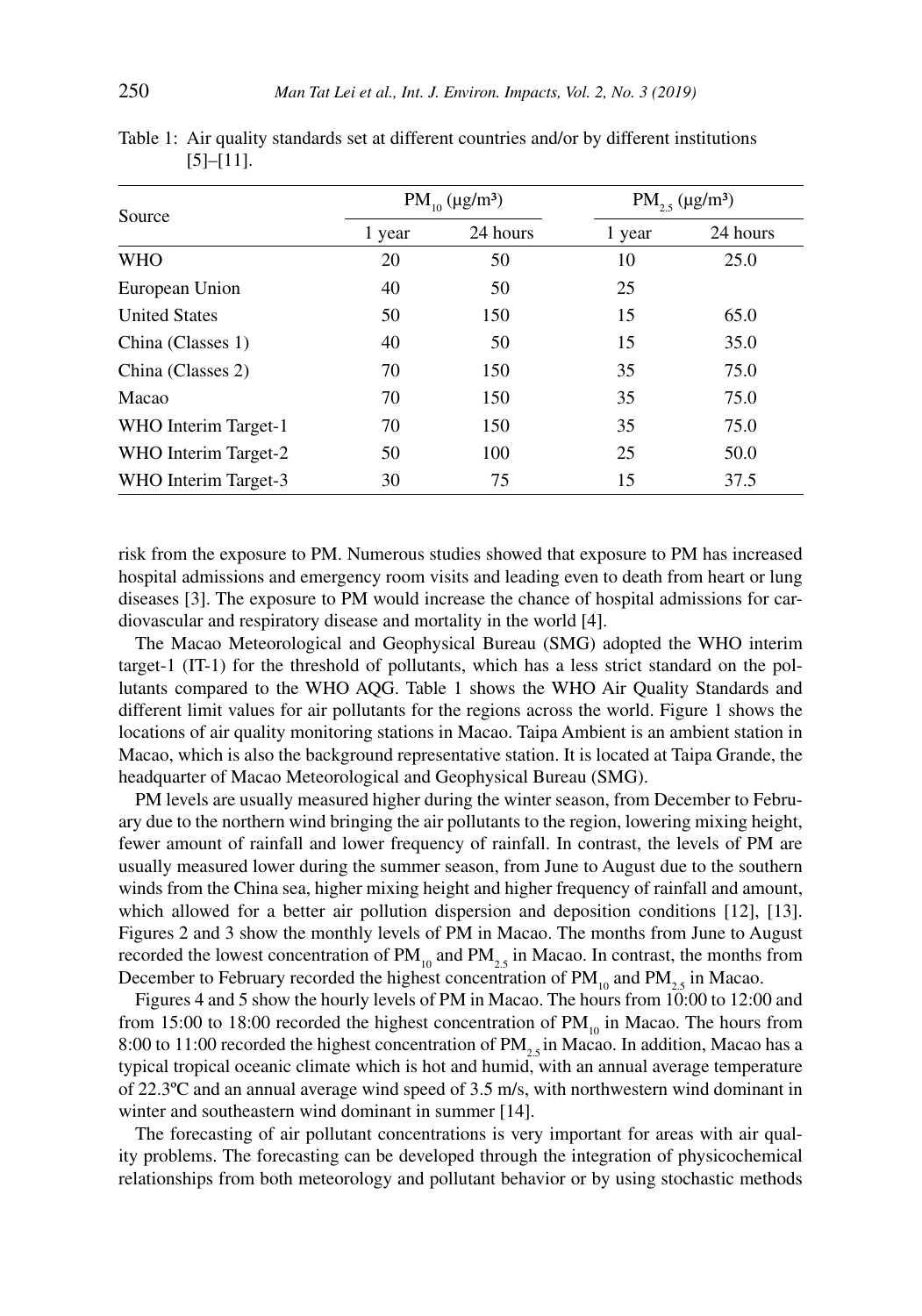

Figure 1: Map of Macao air quality monitoring station network [11].



Figure 2: Monthly levels of  $PM_{10}$  in the Macao air quality monitoring stations from 2013 to 2017.

based on data series analysis. A combination of standard statistical methods was the selected process described in this paper. Statistical models based on multiple regression (MR) analysis were developed to forecast the average daily concentration for PM ( $PM_{10}$  and  $PM_{2.5}$ , coarse and fine particles, respectively) for the next day, for the air quality monitoring station of Taipa Ambient.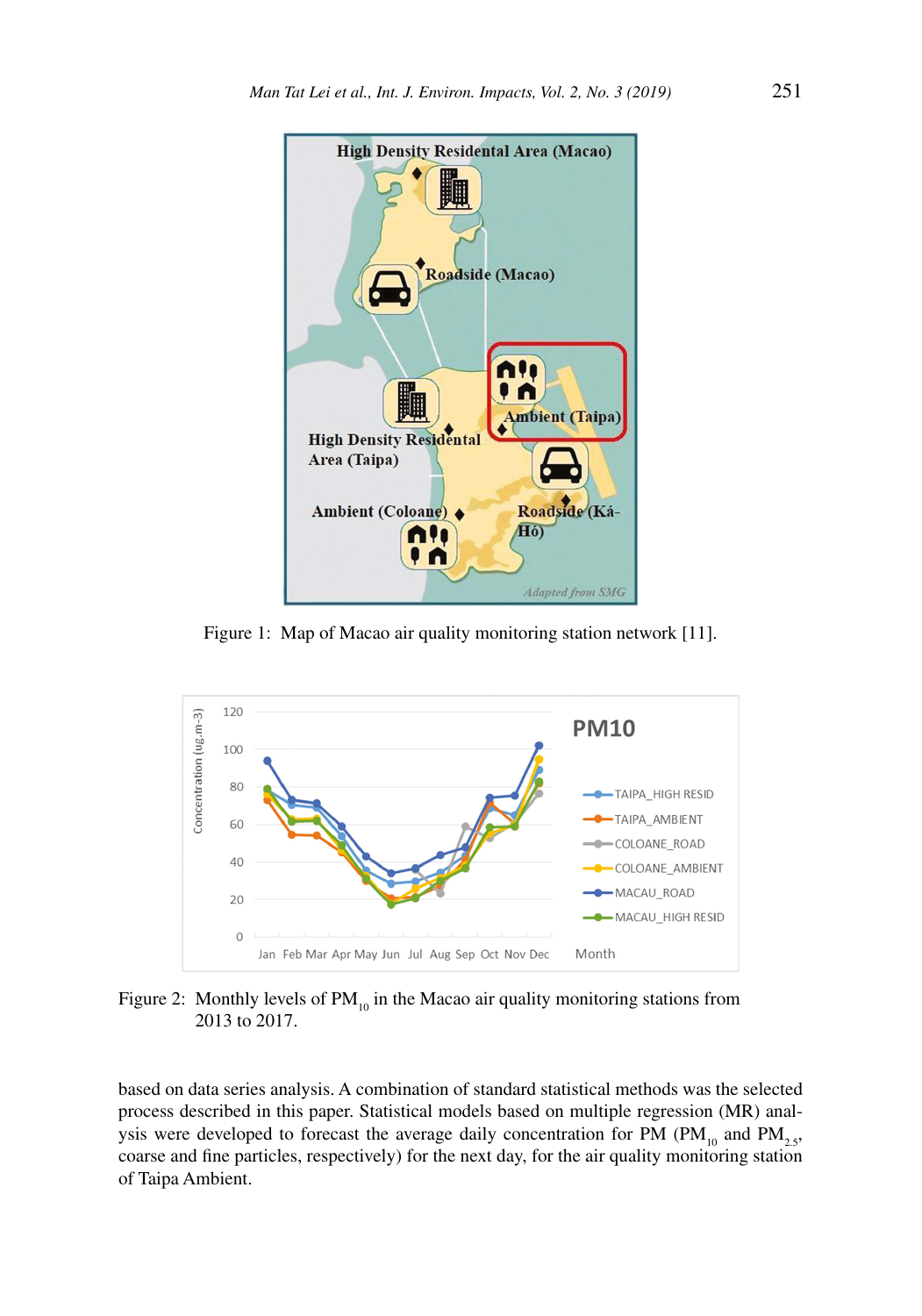

Figure 3: Monthly levels of  $PM_{2.5}$  in the Macao air quality monitoring stations from 2013 to 2017.



Figure 4: Hourly levels of  $PM_{10}$  in the Macao air quality monitoring stations from 2013 to 2017.



Figure 5: Hourly levels of  $PM<sub>25</sub>$  in the Macao air quality monitoring stations from 2013 to 2017.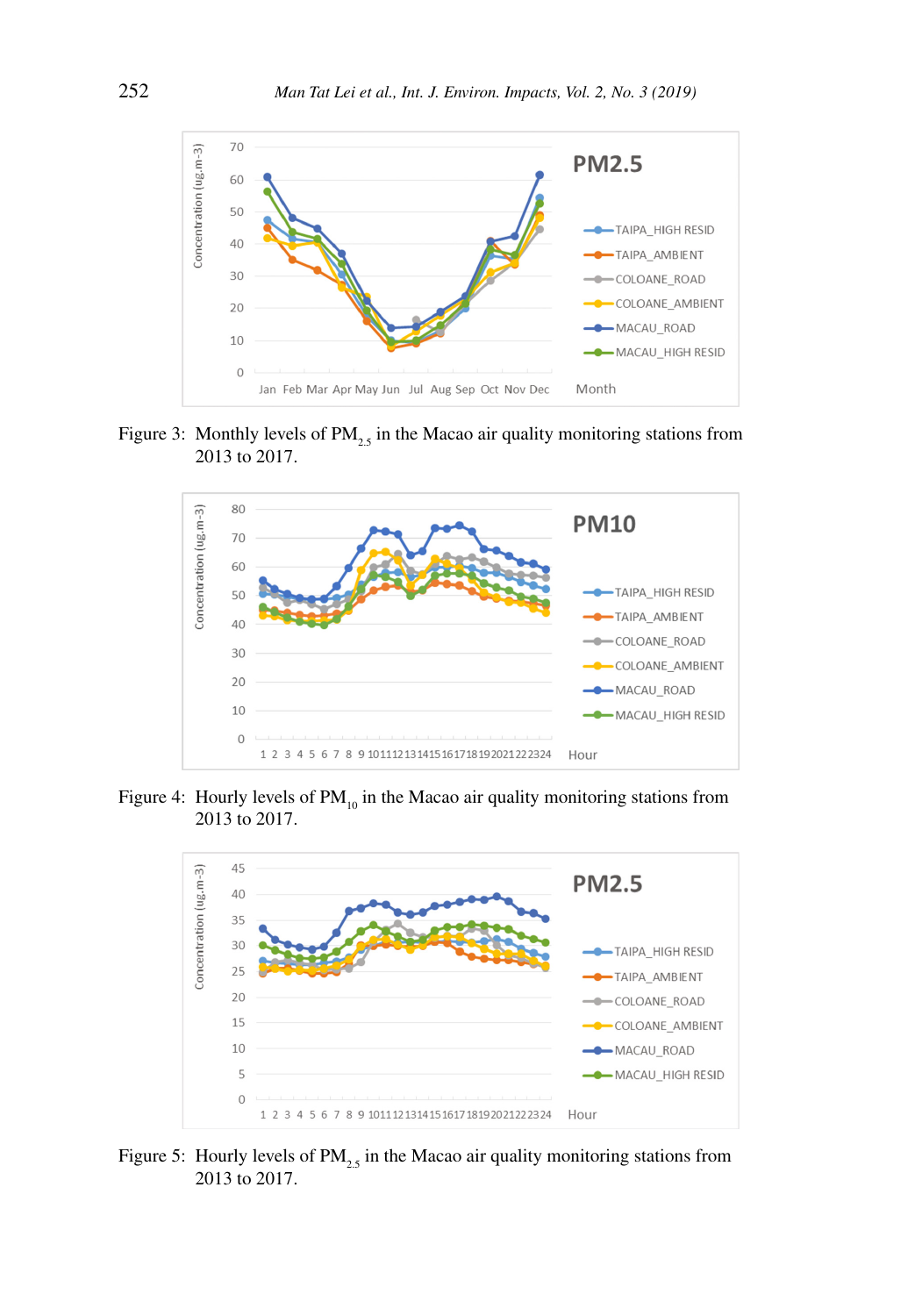#### 2 METHODS

Using past information on studies to understand the variability of  $PM_{10}$  and  $PM_{25}$  [15]–[19] was the first step to start to build a highly detailed database using all the air quality and meteorological existing data from the years of 2013 to 2017. Data from the years between 2013 and 2016 were used to develop the models, and each of the models was validated using the data of 2017. There were a total of 35 variables to forecast each pollutant, which include 30 meteorological variables and 5 air quality variables. Some of the meteorological variables that were considered included H\_1000, H\_850, H\_700 (the height of geopotential at 1,000, 850 and 700 hPa, respectively), HRMD, HRMN and HRMX (relative humidity of mean, minimum and maximum daily values). Some of the air quality variables that were considered included PM<sub>10</sub><sup>-16D1</sup>, PM<sub>25</sub><sup>-16D1</sup> (PM<sub>10</sub> and PM<sub>25</sub> from the 16:00 of yesterday to 15:00 of today, respectively) and  $PM_{10}$  = 23D1 and  $PM_{2.5}$  = 23D1 (PM<sub>10</sub> and PM<sub>2.5</sub> average from the previous day, respectively). Table 2 shows the list of meteorological variables that were selected as significant independent variables for the best-fitted MR models, and Table 3 shows the list of air quality variables also incorporated as independent variables in each of the models, for daily next-day average  $PM_{10}$  and for daily next-day average  $PM_{25}$ , respectively.

Air quality data were obtained from the Macao Meteorological and Geophysical Bureau (SMG). Surface meteorological parameters such as relative humidity were collected from the Taipa Ambient station. Geopotential heights were also collected from the daily soundings of Hong Kong King's Park meteorological station. The European Centre for Medium-Range Weather Forecasting would issue the meteorological forecast at GMT+8 16:00 (local time) daily, and these data are used to feed the forecasting model [20]. In addition, the use of MR can determine the meteorological comparability between the measurement days [21]. Following the precedent experiences [22]–[25], the statistical models were initially created using forward MR analysis with a significance level of 0.05. The MR analysis was performed with SPSS version 25.

| Table 2: List and description of meteorological variables to forecast |
|-----------------------------------------------------------------------|
| $PM_{10}$ and $PM_{25}$ .                                             |

| Meteorological variables | Description (units)                   |
|--------------------------|---------------------------------------|
| H 850                    | Height of geopotential at 850 hPa (m) |
| <b>HRMD</b>              | Average relative air humidity $(\%)$  |

Table 3: List and description of air quality variables to forecast  $PM_{10}$  and  $PM_{2.5}$ .

| Air quality variables | Description (units)                                                                                                    |
|-----------------------|------------------------------------------------------------------------------------------------------------------------|
| $PM_{10-}16D1$        | Average of the hourly values between 16:00 of yesterday and<br>15:00 of today for $PM_{10}$ ( $\mu$ g/m <sup>3</sup> ) |
| $PM_{2,5}$ 16D1       | Average of the hourly values between 16:00 of yesterday and<br>15:00 of today for $PM_{25}$ (µg/m <sup>3</sup> )       |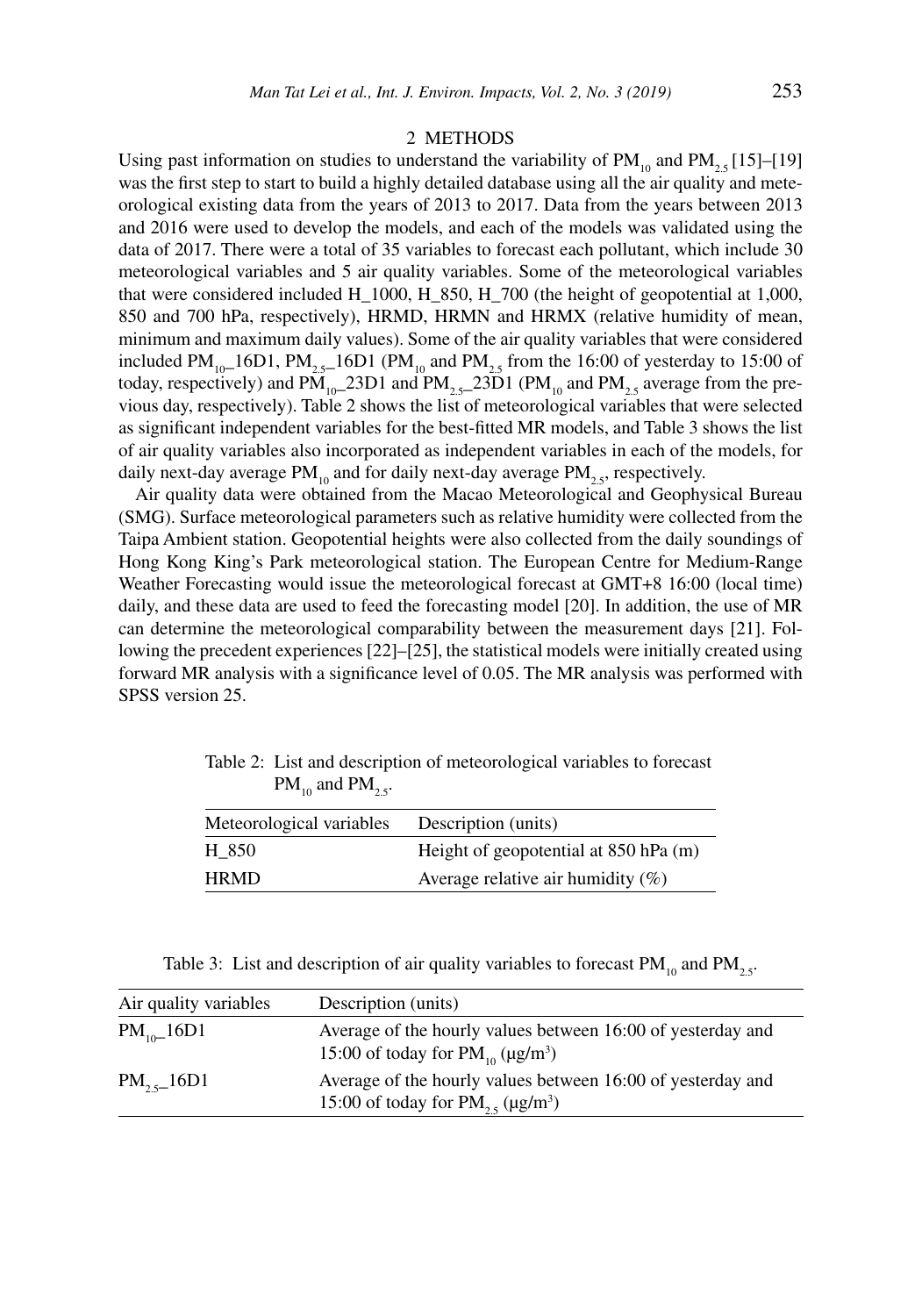## 3 RESULTS AND DISCUSSION

Table 4 shows the variables used in each of the statistical models to predict next-day daily average of  $PM_{10}$  and  $PM_{25}$ . In the case of relative humidity, the decrease in humidity will imply intensification of the northern or western flow with transport of continental dryer air over Macao increasing the concentrations of PM. In the case of the geopotential height at 850 hPa, the influence is less relevant and more difficult to explain because the variability of geopotential height is small at the latitude of Macao. One of the possible explanations for the influence of geopotential height is related to the atmospheric circulation and air mass characteristics of Macao.

Data from 2013 to 2017 were used in this study. In particular, the data from 2013 to 2016 were used to build the statistical models, while the data of 2017 were used to validate the models. The statistical models were built for Taipa Ambient air quality monitoring station of Macao. The corresponding ANOVA tables for the regression models for the selected MR models are presented in Tables 5 and 6 for  $PM_{10}$  and in Tables 7 and 8 for  $PM_{25}$ , respectively. The equation for next-day 24-h average  $PM_{10}$  at Taipa Ambient is presented as follows:

$$
PM_{10} = (0.891 \times PM_{10} - 16D1) + (0.018 \times H_{850}) - (0.261 \times HRMD_{T}G)
$$
 (1)

The equation for next-day 24-h average  $PM_{2,5}$  at Taipa Ambient is presented as follows:

$$
PM_{25} = (0.918 \times PM_{25} - 16D1) + (0.009 \times H_{850}) - (0.128 \times HRMD_{T} - 16D) \tag{2}
$$

| <b>Station</b> | Dependent variables<br>(daily next-day average) | Independent variables used in the best-fit<br>multiple regression model |
|----------------|-------------------------------------------------|-------------------------------------------------------------------------|
| Taipa Ambient  | <b>PM10</b>                                     | PM10 16D1, H 850, HRMD                                                  |
|                | PM <sub>2.5</sub>                               | PM25_16D1, H_850, HRMD                                                  |

Table 4: Variables used in statistical models.

Table 5: ANOVA for  $PM_{10}$  at Taipa Ambient.

| Model |            | Sum of squares             | Df    | Mean square     |            | Sig.   |
|-------|------------|----------------------------|-------|-----------------|------------|--------|
|       | Regression | 4,826,913.618              |       | 3 1,608,971.206 | 20,087.037 | 0.000c |
|       | Residual   | 112,940.966                | 1.410 | 80.100          |            |        |
|       | Total      | 4,939,854.584 <sup>d</sup> | 1.413 |                 |            |        |

Table 6: Model summary for  $PM_{10}$  at Taipa Ambient.

| Model |                      |       | $R$ square <sup>b</sup> Adjusted R Square | Std. error of the estimate |
|-------|----------------------|-------|-------------------------------------------|----------------------------|
|       | $0.989$ <sup>a</sup> | 0.977 | 0.977                                     | 8.950                      |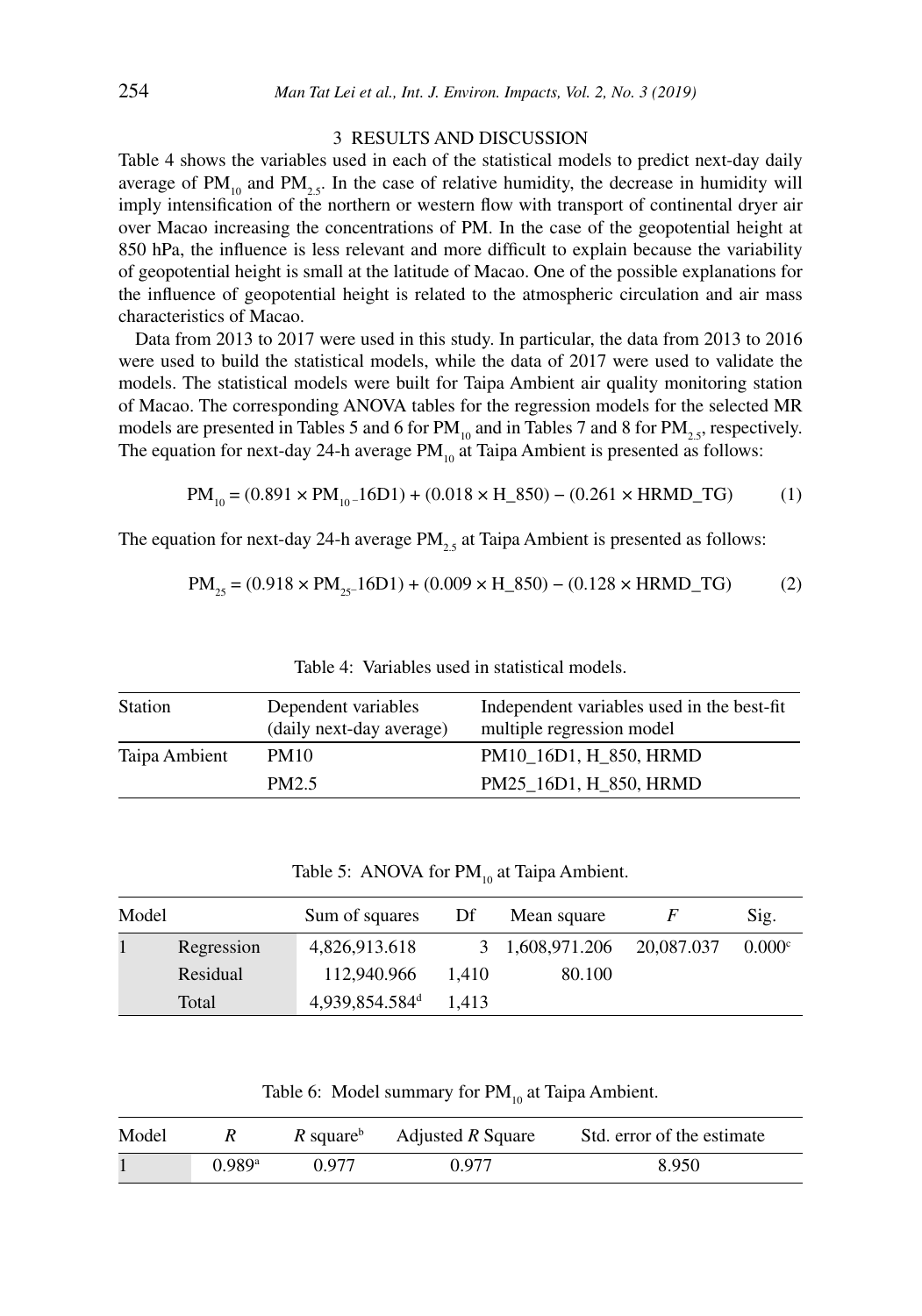| Model |            | Sum of squares               | Df    | Mean square |            | Sig.   |
|-------|------------|------------------------------|-------|-------------|------------|--------|
|       | Regression | 1,805,650.479                |       | 601.883.493 | 14.496.557 | 0.000c |
|       | Residual   | 58,085.172                   | 1.399 | 41.519      |            |        |
|       | Total      | $1,863,735.651$ <sup>d</sup> | 1.402 |             |            |        |

Table 7: ANOVA for  $PM_{2,5}$  at Taipa Ambient.

Table 8: Model summary for  $PM_{2.5}$  at Taipa Ambient.

| Model |                      | R square <sup>b</sup> | Adjusted $R$ square | Std. error of the estimate |
|-------|----------------------|-----------------------|---------------------|----------------------------|
|       | $0.984$ <sup>a</sup> | 0.969                 | 0.969               | 6.444                      |

The models were tested with collected data from 2017 to perform a model validation. The results show a high correlation (with an  $R^2$  of 0.98 and 0.97, for  $PM_{10}$  and  $PM_{2.5}$ , respectively), statistically significant at a 95% confidence level. The selected models allow a better understanding of each synoptic situation and its relationship with air quality, leading to a forecast with considerable certainty for the majority of the identified scenarios. Figures 6 and 7 show an example of the test for the year of 2017 and the results of model validation for  $PM_{10}$  and  $PM_{25}$ .

Table 9 shows the model performance indicators for PM in Taipa Ambient station. The Root Mean Square Error (RMSE) is used to measure the disagreement between the regression model and the observations, and it is particularly sensible to large deviations. Since the BIAS is positive, it means that the model is overestimating on average by 1.1  $\mu g/m<sup>3</sup>$ . In addition, the Absolute Error (MAE) values of 4.5 and 3.2  $\mu$ g/m<sup>3</sup> correspond to a relative error around 10% of the mean observed concentrations. The small differences between MAE and RMSE do not indicate the presence of large deviations. The  $R<sup>2</sup>$  of around 0.9 means that the predictors explain 90% of variance.



Figure 6: Observed and predicted  $PM_{10}$  concentration values using MR models in Taipa Ambient (2017).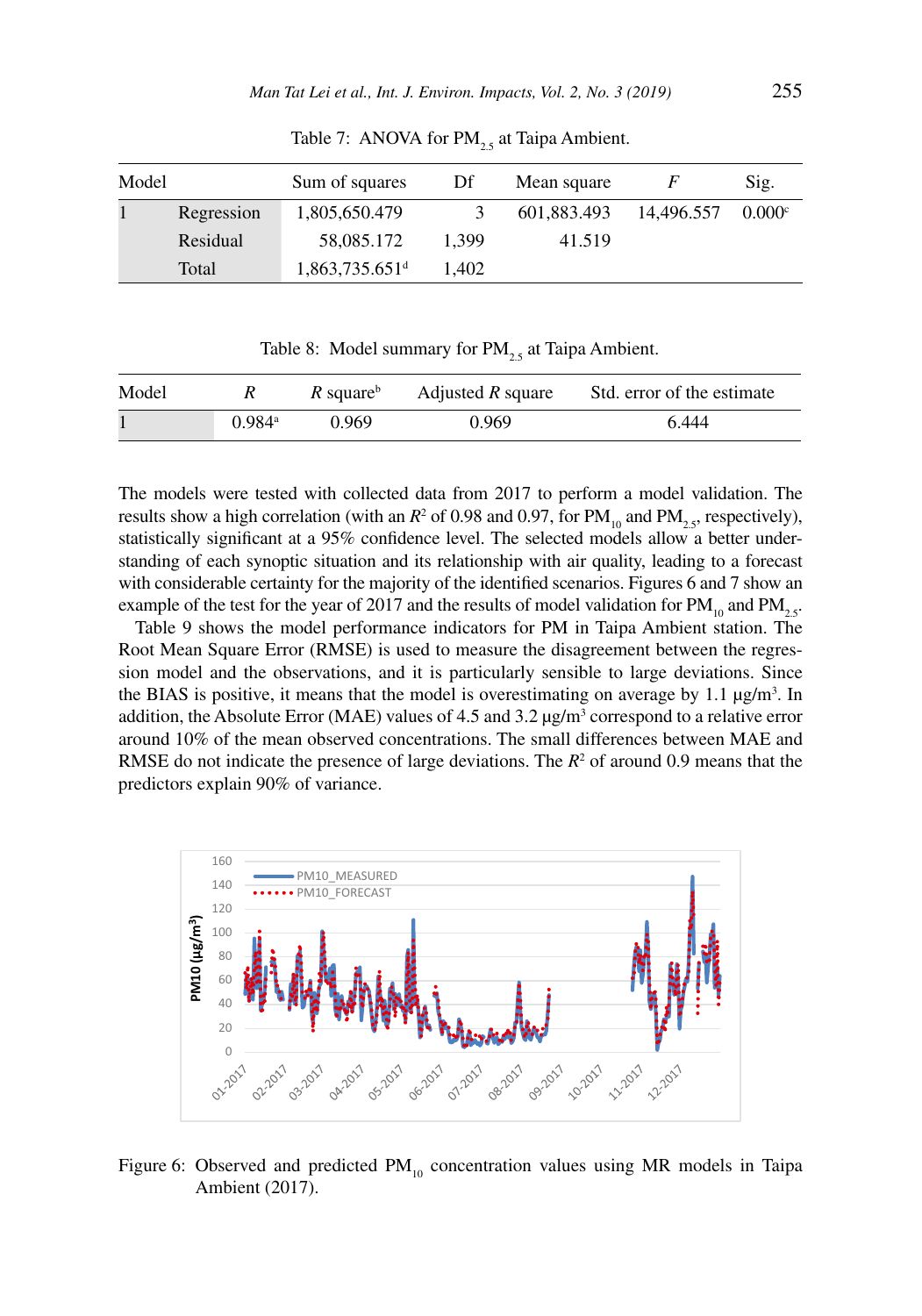

Figure 7: Observed and predicted  $PM_{25}$  concentration values using MR models in Taipa Ambient (2017).

Table 9: Model performance indicators.

|                |                   |       | Performance indicators |                   |                    |  |
|----------------|-------------------|-------|------------------------|-------------------|--------------------|--|
| <b>Station</b> | Pollutant         | $R^2$ | RMSE $(\mu g/m^3)$     | MAE $(\mu g/m^3)$ | BIAS $(\mu g/m^3)$ |  |
| Taipa          | PM10              | 0.92  | 6.8                    | 4.5               |                    |  |
| Ambient        | PM <sub>2.5</sub> | 0.89  | 5.0                    | 3.2               |                    |  |

# 4 CONCLUSION

The work presented here is a statistical attempt to forecast air pollutant concentrations, based on a detailed analysis of both historical and expert knowledge involving meteorology and air quality aspects concerning PM. The final objective was to develop a daily air quality forecast using statistical methods to predict the next-day daily average of  $PM_{10}$  and  $PM_{2.5}$  for the Macao region for the most relevant background location, namely Taipa Ambient. Both models of  $PM_{10}$  and  $PM_{2.5}$  used independent variables including the average of the hourly values between 16:00 of yesterday and 15:00 of today for  $PM_{10}$  and  $PM_{2.5}$  respectively, geopotential height at 850 hPa and average relative air humidity. A four-year period (2013–2016) was selected as the fitness period for the models, while another period (2017) was selected for the validation of the model. The use of statistical models based on MR analysis was successful in forecasting the average daily concentrations for PM for next day for this particular location in the region of Macao. The models developed also allow for a better understanding of different variables and the relationship between them. The variables that explained most of the variability for PM are geopotential height and average relative air humidity.

# ACKNOWLEDGMENTS

The work developed was supported by the Macao Meteorological and Geophysical Bureau (SMG). The research work of CENSE is financed by Fundação para a Ciência e Tecnologia, I.P., Portugal (UID/AMB/04085/2019).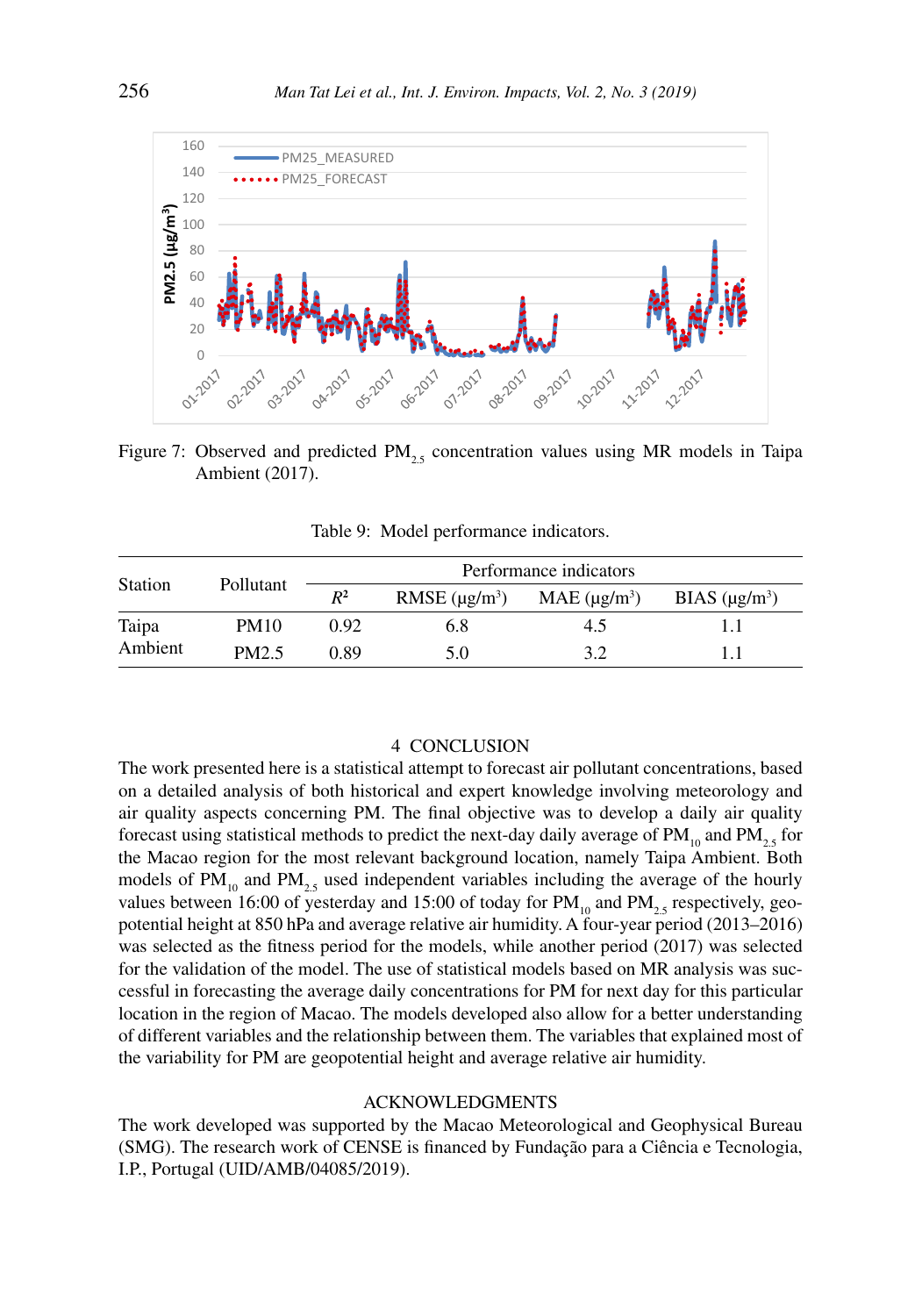#### REFERENCES

- [1] Sheng, N. & Tang, U.W., Risk assessment of traffic-related air pollution in a world heritage city. *International Journal of Environmental Science and Technology*, **10**(**1**), pp. 11–18, 2013.
- [2] Statistics and Census Service (DSEC), Macao in Figures. Available at [http://www.dsec.gov.](http://www.dsec.gov.mo/Statistic.aspx?NodeGuid=ba1a4eab-213a-48a3-8fbb-962d15dc6f87) [mo/Statistic.aspx?NodeGuid=ba1a4eab-213a-48a3-8fbb-962d15dc6f87,](http://www.dsec.gov.mo/Statistic.aspx?NodeGuid=ba1a4eab-213a-48a3-8fbb-962d15dc6f87) 2018 (accessed 1 March 2019).
- [3] United States Environmental Protection Agency (USEPA), Particle Pollution and Your Health. Available at [https://nepis.epa.gov/Exe/ZyPDF.cgi?Dockey=P1001EX6.txt,](https://nepis.epa.gov/Exe/ZyPDF.cgi?Dockey=P1001EX6.txt) (accessed 1 March 2019).
- [4] World Health Organization (WHO), Health Aspects of Air Pollution with Particulate Matter, Ozone and Nitrogen Dioxide. Available at [http://www.euro.who.int/\\_\\_data/](http://www.euro.who.int/__data/­assets/pdf_file/0005/112199/E79097.pdf) [assets/pdf\\_file/0005/112199/E79097.pdf,](http://www.euro.who.int/__data/­assets/pdf_file/0005/112199/E79097.pdf) (accessed 1 March 2019).
- [5] Ministry of Ecology and Environment (MEE), Ambient Air Quality Standards. Available at [http://210.72.1.216:8080/gzaqi/Document/gjzlbz.pdf,](http://210.72.1.216:8080/gzaqi/Document/gjzlbz.pdf) (accessed 1 March 2019).
- [6] Krzyzanowski, M. & Cohen, A., Update of WHO air quality guidelines. pp. 7–13, 2008.
- [7] World Health Organization (WHO), Air Quality Guidelines. Available at [http://202.171.253.71/www.euro.who.int/\\_\\_data/assets/pdf\\_file/0005/78638/E90038.](http://202.171.253.71/www.euro.who.int/__data/assets/pdf_file/0005/78638/E90038.pdf) [pdf](http://202.171.253.71/www.euro.who.int/__data/assets/pdf_file/0005/78638/E90038.pdf), (accessed 1 March 2019).
- [8] World Health Organization (WHO), WHO Air Quality Guidelines for Particulate Matter, Ozone, Nitrogen Dioxide and Sulfur Dioxide. Available at [http://202.171.253.72/](http://202.171.253.72/apps.who.int/iris/bitstream/handle/10665/69477/WHO_SDE_PHE_OEH_06.02_eng.pdf?sequence=1&isAllowed=y) [apps.who.int/iris/bitstream/handle/10665/69477/WHO\\_SDE\\_PHE\\_OEH\\_06.02\\_eng.](http://202.171.253.72/apps.who.int/iris/bitstream/handle/10665/69477/WHO_SDE_PHE_OEH_06.02_eng.pdf?sequence=1&isAllowed=y) [pdf?sequence=1&isAllowed=y,](http://202.171.253.72/apps.who.int/iris/bitstream/handle/10665/69477/WHO_SDE_PHE_OEH_06.02_eng.pdf?sequence=1&isAllowed=y) (accessed 1 March 2019).
- [9] World Health Organization (WHO), Evolution of WHO Air Quality Guidelines: Past, Present and Future. Available at [http://202.171.253.69/www.euro.who.int/\\_\\_data/as](http://202.171.253.69/www.euro.who.int/__data/assets/pdf_file/0019/331660/Evolution-air-quality.pdf)[sets/pdf\\_file/0019/331660/Evolution-air-quality.pdf](http://202.171.253.69/www.euro.who.int/__data/assets/pdf_file/0019/331660/Evolution-air-quality.pdf), (accessed 1 March 2019).
- [10] World Health Organization (WHO), WHO Expert Consultation : Available Evidence for the Future Update of the WHO Global Air Quality Guidelines (AQG). Available at [http://202.171.253.66/www.euro.who.int/\\_\\_data/assets/pdf\\_file/0013/301720/Evidence](http://202.171.253.66/www.euro.who.int/__data/assets/pdf_file/0013/301720/Evidence-future-update-AQGs-mtg-report-Bonn-sept-oct-15.pdf)[future-update-AQGs-mtg-report-Bonn-sept-oct-15.pdf](http://202.171.253.66/www.euro.who.int/__data/assets/pdf_file/0013/301720/Evidence-future-update-AQGs-mtg-report-Bonn-sept-oct-15.pdf), (accessed 1 March 2019).
- [11] Macao Meteorological and Geophysical Bureau (SMG), Resumo anual sobre qualidade do ar em Macau – 2017. Available at [http://www.smg.gov.mo/smg/airQuality/pdf/](http://www.smg.gov.mo/smg/airQuality/pdf/IQA_2017_PT.pdf) [IQA\\_2017\\_PT.pdf,](http://www.smg.gov.mo/smg/airQuality/pdf/IQA_2017_PT.pdf) (accessed 1 March 2019).
- [12] Lopes, D., Ferreira, J., Hoi, K.I., Miranda, A.I., Yuen, K.V. & Mok, K.M., Weather research and forecasting model simulations over the Pearl River Delta Region. *Air Quality, Atmosphere and Health*, pp. 115–125, 2018.
- [13] Lopes, D., Hoi, K.I., Mok, K.M., Miranda, A.I., Yuen, K.V. & Borrego, C., Air quality in the main cities of the Pearl River Delta Region. *Global Nest Journal*, **18**(**4**), pp. 794–802, 2016.
- [14] He, D., Zhou, Z., He, K., Hao, J., Liu, Y., Wang, Z. & Deng, Y., Assessment of traffic related air pollution in urban areas of Macao. *Journal of Environmental Sciences*, **12**(**1**), pp. 39–46, 2000.
- [15] Ferreira, F.C., Torres, P.M., Tente, H.S. & Neto, J.B., Ozone levels in Portugal: the Lisbon region assessment, 2004.
- [16] Clapp, L.J. & Jenkin, M.E., Analysis of the relationship between ambient levels of O3, NO2 and NO as a function of NOx in the UK. *Atmospheric Environment*, **35**(**36**), pp. 6391–6405, 2001.